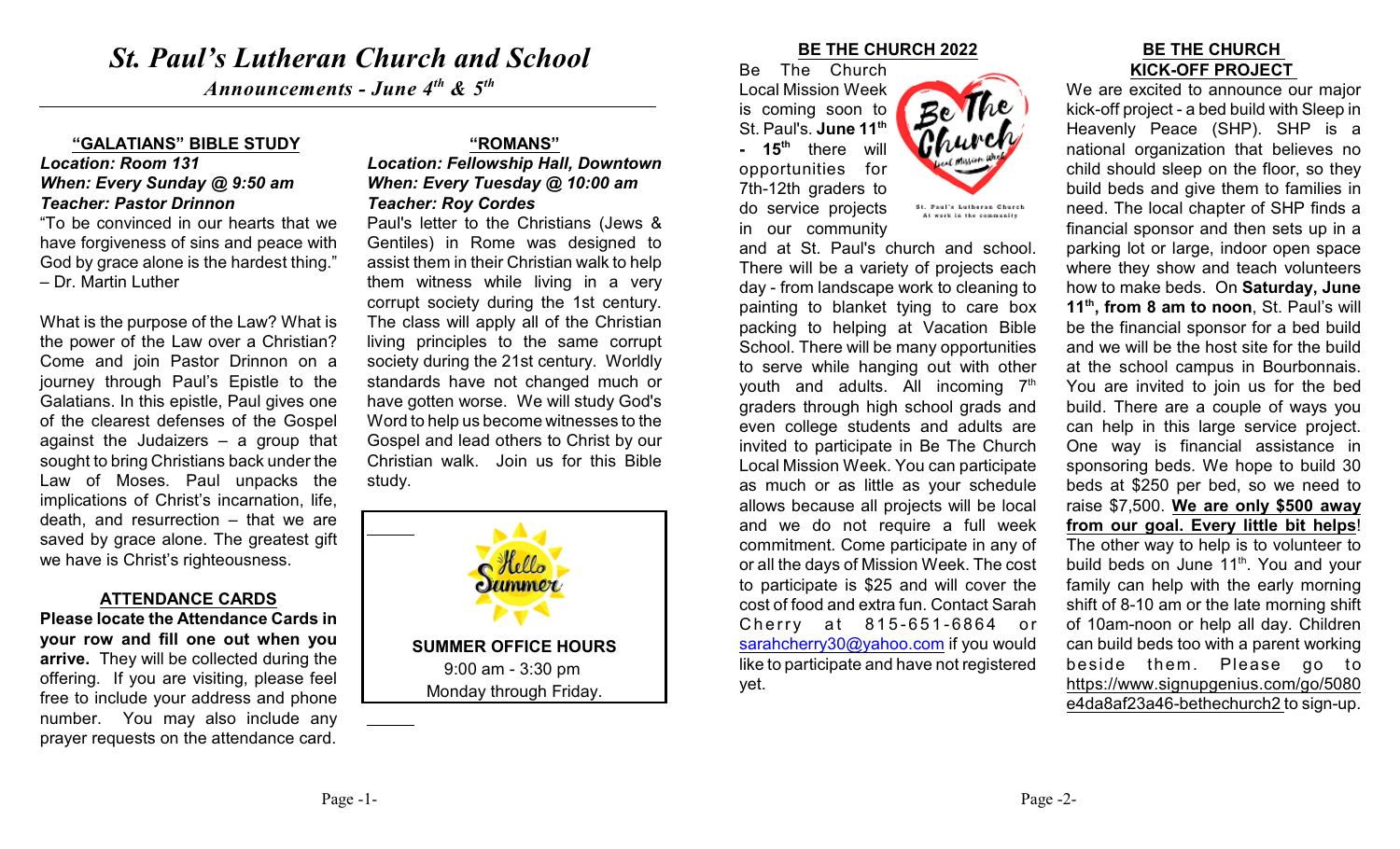# **FIRST THINGS FIRST**

This prayer ministry, led by Pastor Dave Bottorff, meets on the first Tuesday of each month from **6-7pm**. at St. Paul's Lutheran School in the cafeteria. **We will pray together again on June 7<sup>th</sup>.** 

#### **CAR WASH FUNDRAISER**



This Sunday, June 5<sup>th</sup>, the Youth are hosting a Car Wash While You Worship fundraiser. For a donation you can drop off your keys as you enter

church and the youth will wash your car while you worship and return your car to the parking spot all clean and ready for you as you leave worship.

## **COUNTY FAIR ORGANIZER**

August  $3<sup>rd</sup>$  -7<sup>th</sup> is this year's Kankakee County Fair. This will be the last year that Dee Cordes will organize St. Paul's fair booth. She is willing to have a new person work through the process with her this year so they can be prepared for that responsibility for 2023. This may be used toward partnership hours for school families. Volunteers will also be needed to work the booth this year. If you are interested in either of these opportunities, please call the church office at 932-0312 or Dee Cordes at 212-0405 (cell) or 304-5002 (home).

# **THANK YOU!!**

In 1980 when Pastor Mueller Commissioned me for service to the church, I believed I was leaving St. Paul's for good. As I served in Newton, Kansas,Omaha, Nebraska, Richton Park, Matteson, and Dolton, Illinois I expected to continue to teach away from my hometown. But you graciously called me home to serve in 1993 and so as I return your call back to you this summer, I do so with thanksgiving for the opportunity to lead your children.

Thank you for your recognition of my time here with the ceremony in church and the reception after. It was good to talk with you all about my days in service. I also thank you for your kind gifts upon my retirement.

We have no plans to move away so we will continue to see you all in church and be a part of St. Paul's for some time to come where we expect the blessings of God to continue into the future. Thank you again for the opportunity to serve and your kindness and gifts to me over the years.  $\sim$  Mark Hess

#### **MENS BIBLE BREAKFAST**

Please note, this month's Men's Bible Breakfast at Riverside will be held **Saturday, June 18<sup>th</sup> rather than** Saturday, June 25<sup>th</sup>.

#### **BUILDING FUND PRINCIPAL PAYMENTS**

Just a friendly reminder that all payments made to the building fund through June  $30<sup>th</sup>$  will be applied to the principal of the loan. Please consider using tax refunds/mandatory distributions towards a payment to this fund. Thank you for your consideration.

#### **LWML SERVANT EVENT**

LWML will once again be collecting used eye glasses, sun glasses and eye glass cases for MOST Ministries. The glasses will be cleaned, sorted and used at vision clinics on various mission trips. The people being served are excited to receive a new pair of glasses whenever the mission teams arrive in their villages. Please bring your contributions to the school site and drop them in the box marked EYEGLASSES FOR MOST MINISTRIES. There will also be a box by the elevator at the church outside the sanctuary. Glasses will be collected from **June 1st - June 30<sup>th</sup>. Thank you for your** generosity!

## **SCHOOL BOARD MEETING**



Please note that the School Board Meeting that was previously scheduled for Tuesday,

June  $14<sup>th</sup>$  has been rescheduled for **Thursday, June 16<sup>th</sup> due to conflicts with** VBS and Be The Church.

#### **PRAIRIEVIEW FALL FESTIVAL**

The 2022 Prairieview Fall Festival will be **Sept.** 9<sup>th</sup> & **10<sup>th</sup>.** We are collecting books again for the book booth. (No textbooks please.) Donations can be



brought to the school or downtown. There is a box to the right in the school entrance, and they can be put outside the gym at the downtown church. If you would like books picked up at your home, please call Jeanne Vilt at 815-932-9855 or 815-216-0240.

#### **PRINCIPAL CALL UPDATE**

Regarding the principal Call, Mr. Muench has declined the Call to be our principal. I am very disappointed that he ended up not visiting, but now we move on. We have some options we are pursuing. Please pray for wisdom for all involved. I will keep you informed as to our progress. God IS faithful and He will provide in HIS time. I know full well that it is difficult to wait! Please be comforted with this: Trust in the Lord with all your heart and lean not on your own understanding. In all your ways acknowledge Him and He WILL direct your path. Proverbs 3:4-5.

> *In His service, Nancy Eden*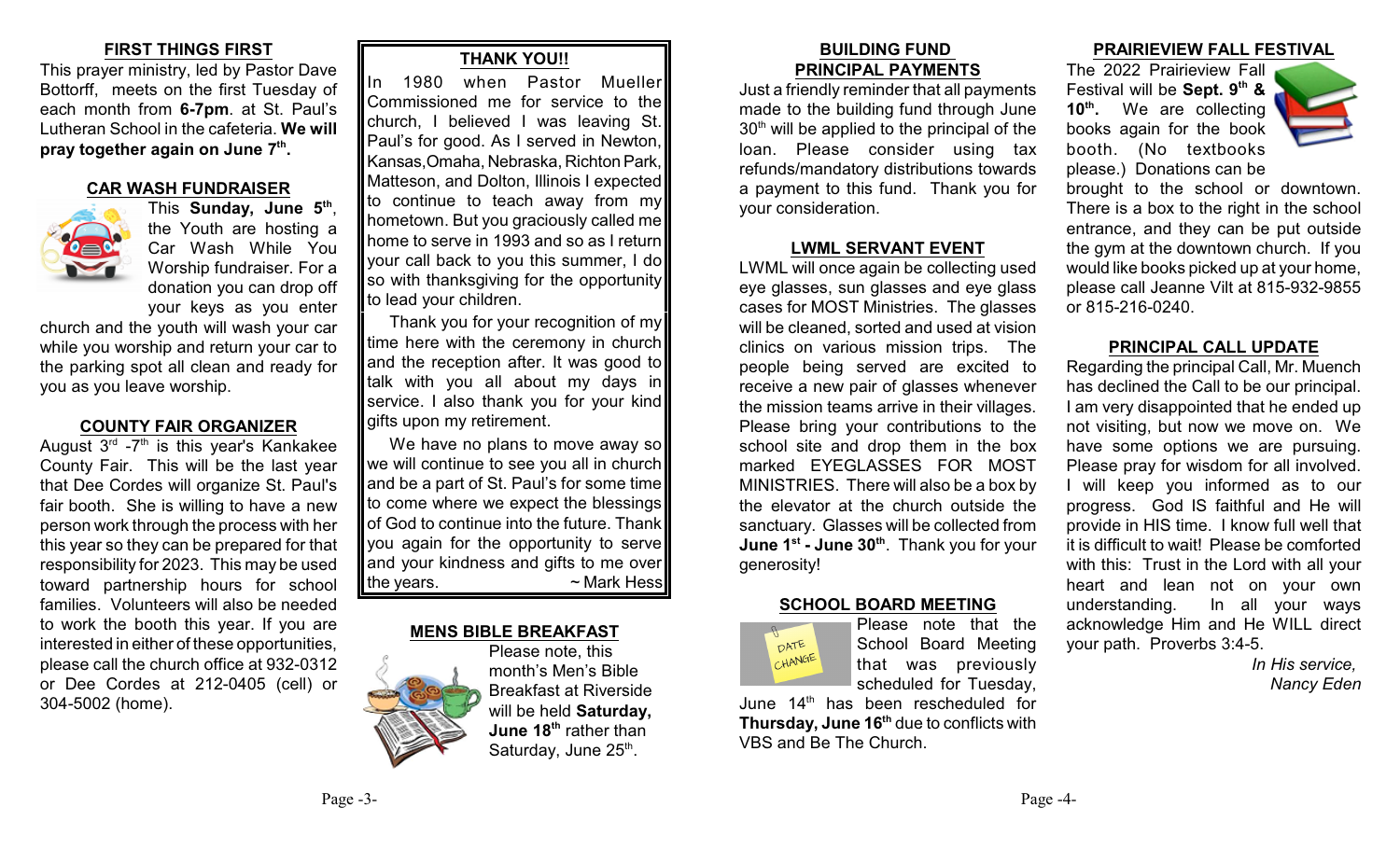

#### **SUMMER GARDEN CLUB**

A garden is a great place to learn about God's creation and have fun. In 2009, St. Paul's received a grant to start a Children's Garden. Since then, an Eagle Scout has given our garden a facelift .

Garden Club meets once a week to work on the garden. The time begins with a devotion. The rest of the time is divided between working in the garden, making a craft project and enjoying a snack.

 Garden Club returns this summer. Students entering first grade and up who are interested in gardening are invited to join us. We will meet on Tuesday mornings in June and July from 9:30 until 11:00. Parents are welcome to stay and help. A \$15 fee will be charged to cover expenses. Our final meeting time on August  $3<sup>rd</sup>$  will be a trip to visit Morton Arboretum. If you are interested, please contact the church office for a registration form and more details.



#### **VACATION BIBLE SCHOOL IS BACK!!**

VBS is coming back **Sunday, June 12th through Wednesday, June 15th from 5:30 pm to 8:00 pm** and it's going to be better than ever! Take a 3-day journey with kid detectives as they dig into a few of Jesus' parables to solve the mysteries of how to grow their faith and how to serve & love others. On the  $4<sup>th</sup>$  day, we will wrap up the adventure with a mystery family event.

If you would like to register your child or sign yourself up to volunteer, please call the church office at 815-932-0312. VBS will be open to the public so please feel free to invite your kids' friends and register your nieces, nephews and grandkids too!

The youth's *Be The Church* mission week will run parallel to VBS so there will also be mission-based activities for all ages throughout the week!

# **OUR RESPONSE TO GOD'S LOVE May 28<sup>th</sup> & 29<sup>th</sup>**

| <b>Worship Attendance:</b> |
|----------------------------|
|                            |
|                            |
|                            |
|                            |
|                            |
| <b>Offerings Given</b>     |
|                            |
|                            |
|                            |